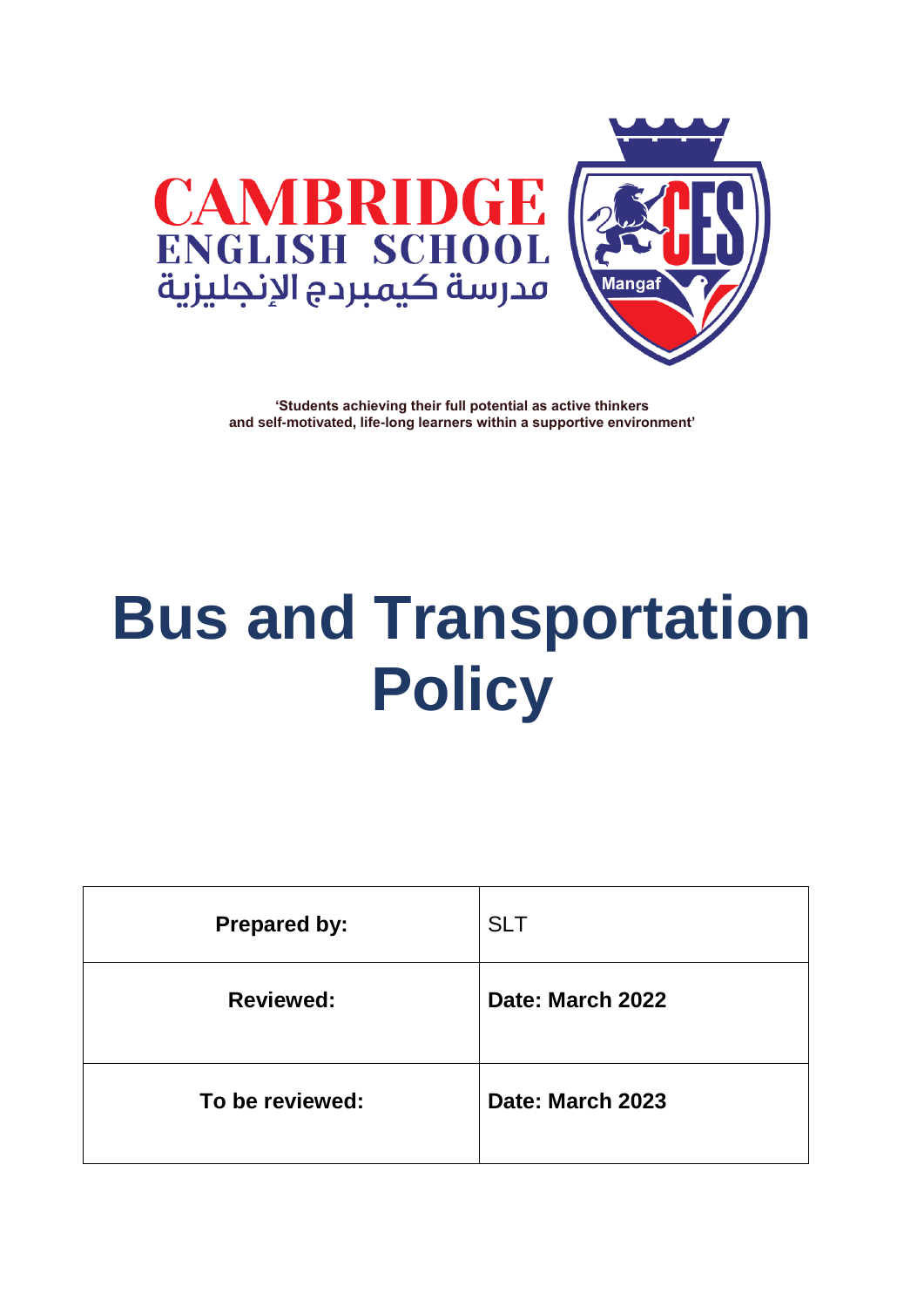

'Students achieving their full potential as active thinkers and self-motivated, life-long learners within a supportive environment'

# **Rationale**

## **Introduction**

This policy details the responsibilities and consequences for students who access the bus for transportation to and from school, ensuring their safety and security.

Everyone involved with bus transportation will adhere to the following responsibilities:

#### **Student's Responsibilities:**

- Students will respect the driver and maid.
- Students will not eat while on the bus.
- Students will respect the bus, leaving it in the same condition.
- Students will not deface the bus in any way.
- Students will ensure that rubbish is either placed in bins (if provided) or kept with them.
- Students will remain seated with their seat belts fastened until the bus comes to a complete stop and they are instructed otherwise by the driver or maid.
- Students will not put themselves or any objects outside of the bus through the window.
- Students will behave sensibly while lining up in the correct line and waiting for the bus.

#### **Parent's Responsibilities:**

- Parents will provide an up-to-date address.
- Parents will ensure their student(s) are ready to be collected by the bus.
- Parents of students who deface the bus will pay for the damage and agree that their child cannot access the bus until the damage has been paid for and the matter is settled.

#### **Driver's Responsibilities:**

- The driver and maid are in charge of the bus.
- The driver will ensure the safety of the vehicle.
- The driver will ensure that all seats have working seat belts.
- The driver will drive in a safe manner, adhering to the laws of the road.

#### **Maid's Responsibilities:**

- The driver and maid are in charge of the bus.
- The maid will ensure that only students eligible for bus transportation will be permitted to ride the buses.
- The maid will ensure that the bus is clean before the students access the bus.
- The maid will complete a Bus Staff's Witness Report Form promptly if necessary (Appendix A).